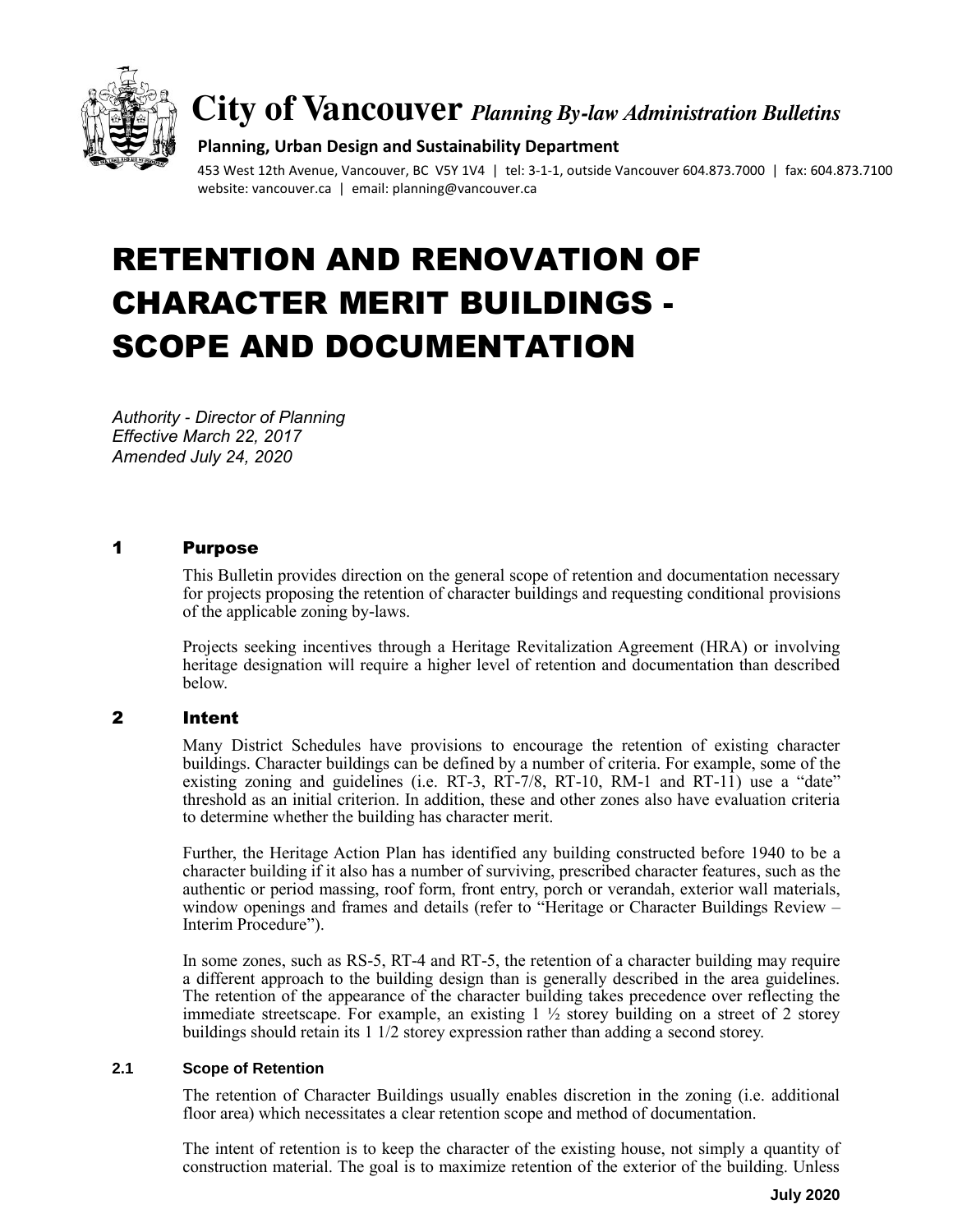otherwise described in the specific District Schedule or Guidelines, the minimum retention expected for a one-family dwelling, two-family dwelling or multiple conversion dwelling should not be less than 60% and should include the following:

- Roof(s): The primary roof form visible from the street(s), and generally including the existing ridge height and spring level; and secondary roof forms facing the street. Where an existing top floor has low headroom, exceptions may be made provided the addition retains the apparent form of the roof and maximizes structural retention. Retention of existing rafters and roof joists are to be maximized, including sistering joists, where viable ;
- Street-facing Wall(s) (excluding foundation walls) : Including character elements such as dormer and gable end walls, the entry location, entry, porch or verandah roof, bays, window openings, masonry chimney, decorative trims, sills, and details, stonework, etc.;
- Side wall(s) (excluding foundation walls) but: Including dormer and gable end walls for a minimum of half the depth of the building from the street toward the rear walls and as may be required to support the retained roof;
- Floor(s): Coordinated with exterior wall retention. Buildings may be raised but the height of the main floor relative to grade should not be significantly altered. Basement floors may be lowered where foundations are repaired or reconstructed;
- Special Landscape Features: Stone walls at the front property line, in consultation with Engineering Services if the walls encroach onto the boulevard.

Where environmental separation measures are required (rain screens etc.) and necessitate the removal of character features, such as trims, these are to either be re-used if viable or replicated as closely as possible. Alternatives to these measures should be employed where possible to maximize retention.

For other Character Buildings, such as multiple dwellings, commercial and institutional buildings, staff will evaluate minimum retention on a case-by-case basis. In general, street-facing wall(s), the original roof line and/or parapet, and distinctive architectural features on the building exterior are expected to be retained.

#### **2.2 Retention Documentation**

At the project enquiry stage, preliminary retention drawings which identify the proposed extent and method of retention should be discussed with Staff. Plans and elevations should clearly indicate what is new, removed, and retained.

At the time of Development Permit application, detailed colour-coded plan and elevation drawings from a Registered Architect or Engineer are to be submitted verifying that the portions of the existing structure shown as being retained can in fact be retained, and that he/she will supervise the construction to ensure the retention occurs. The drawings are to be noted to indicate that all parts of the building shown as being retained will be retained in place, and not removed from their original location within the building at any time:

- "retained wall" means the retention of the existing studs and sheathing;<br>• "retained floor" means the retention of the existing floor joists and sub-
- "retained floor" means the retention of the existing floor joists and sub-floor; and
- "retained roof" means the retention of the existing roof rafters and sheathing.

The drawings should also indicate, in detail, the proposed strategies for the retention and/or replacement of all exterior doors, windows, trim, and cladding materials.

In addition, a letter signed by the Registered Architect or Engineer, indicating the sequence of construction, are to be submitted, in order to ensure that the construction is carried out in a manner that retains the building on the site at all times.

The application must also include an "Assurance of Retention of Existing Portions of Buildings" letter (copy attached).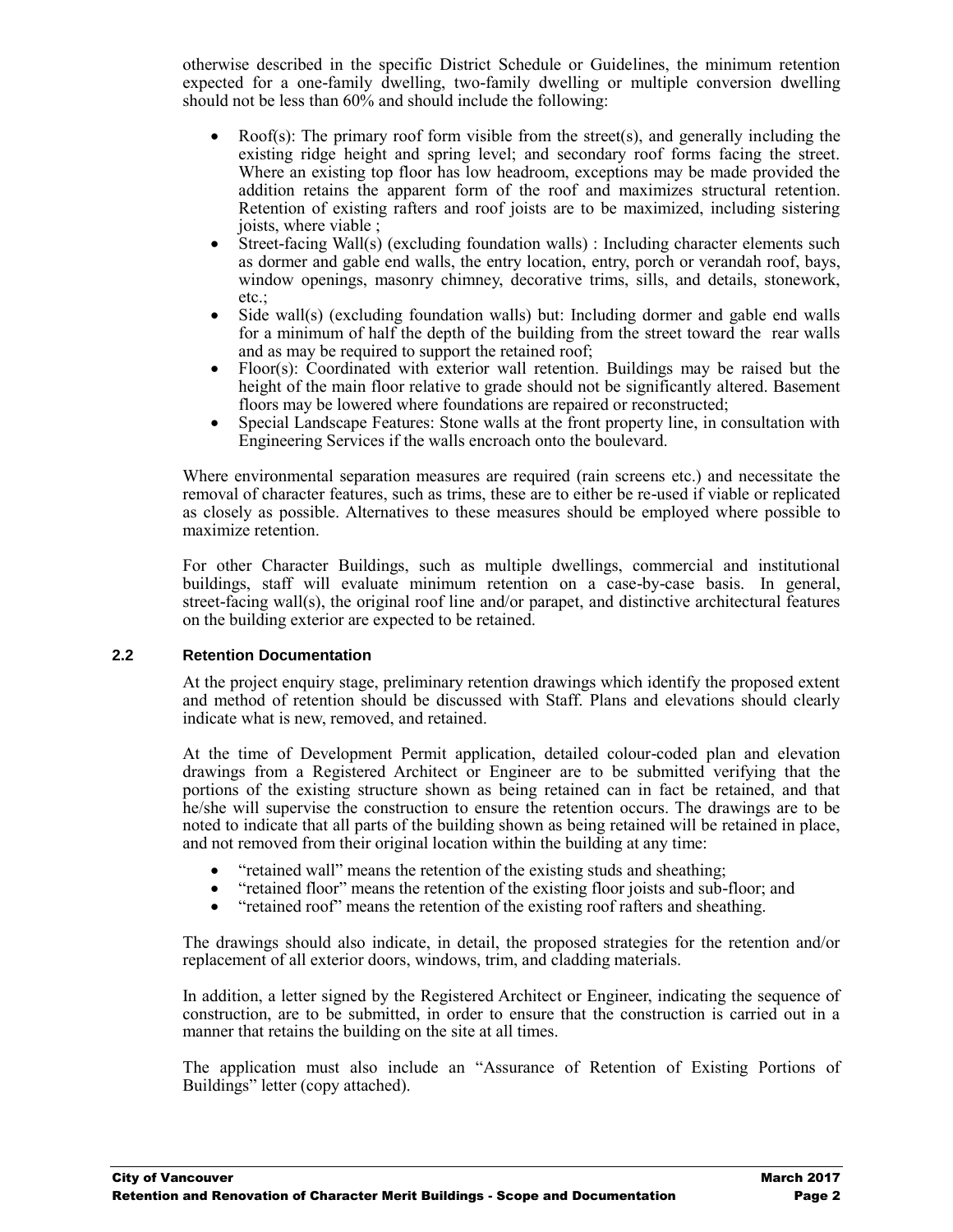A copy of the approved retention drawings and the sequence of construction letters will form part of any approved Building Permit drawings.

## **Confirmation of Professional Assurance**

## **Assurance of Retention of Existing Portions of Buildings**

*To be submitted at the time of application for a Development Permit where portions of existing building(s) is/are to be retained.*

The Director of Planning City of Vancouver 453 West 12th Avenue Vancouver, BC V5Y 1V4

Date:

Development Permit Application Number:

Address:

The undersigned hereby gives assurance that the portions of the existing structure(s) that are to be retained, according to the drawings submitted for approval, can structurally be retained and will not be demolished without prior approval of the Director of Planning or his representative.

Further, the undersigned has been retained to do "field reviews" of the above-mentioned building(s).

As used herein, "field review" shall mean such reviews at the project site as are necessary to ensure that the portions of the building(s) are retained as shown on the approved plans and conditions forming part of the above-noted development permit.

The undersigned also undertakes to notify the Director of Planning as soon as practical if the contract for "field review" is cancelled or suspended at any time during construction.

*If Engineer /Architect is a company:*

| Address:                                                                                                                                                                                                                                      | Phone:                 |  |
|-----------------------------------------------------------------------------------------------------------------------------------------------------------------------------------------------------------------------------------------------|------------------------|--|
|                                                                                                                                                                                                                                               |                        |  |
| Signed:                                                                                                                                                                                                                                       | Date:                  |  |
|                                                                                                                                                                                                                                               | (or PROFESSIONAL SEAL) |  |
| If Engineer/Architect is an individual:                                                                                                                                                                                                       |                        |  |
| Name:<br><u> Andreas Andreas Andreas Andreas Andreas Andreas Andreas Andreas Andreas Andreas Andreas Andreas Andreas Andreas Andreas Andreas Andreas Andreas Andreas Andreas Andreas Andreas Andreas Andreas Andreas Andreas Andreas Andr</u> |                        |  |
| Address:                                                                                                                                                                                                                                      | Phone:                 |  |
| Signed:                                                                                                                                                                                                                                       | Date:                  |  |
|                                                                                                                                                                                                                                               |                        |  |
|                                                                                                                                                                                                                                               |                        |  |